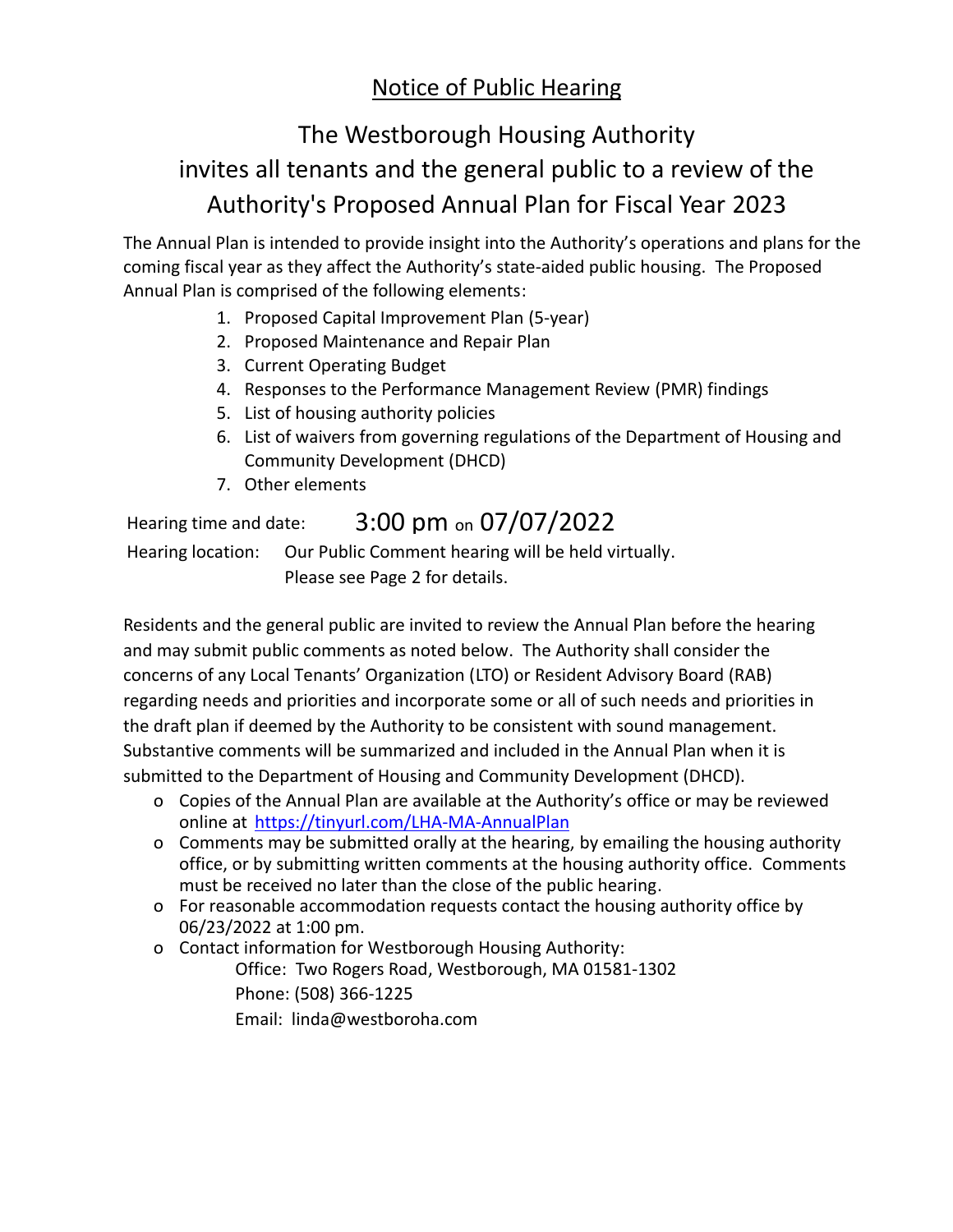Page 2

### **Detailed Instructions for Remote Access**

Westborough Housing Authority Annual Plan Meeting

Thu, Jul 7, 2022 3:00 PM - 4:00 PM (EDT)

Please join my meeting from your computer, tablet or smartphone.

https://meet.goto.com/348776301

United States (Toll Free): 1 866 899 4679

Access Code: 348-776-301#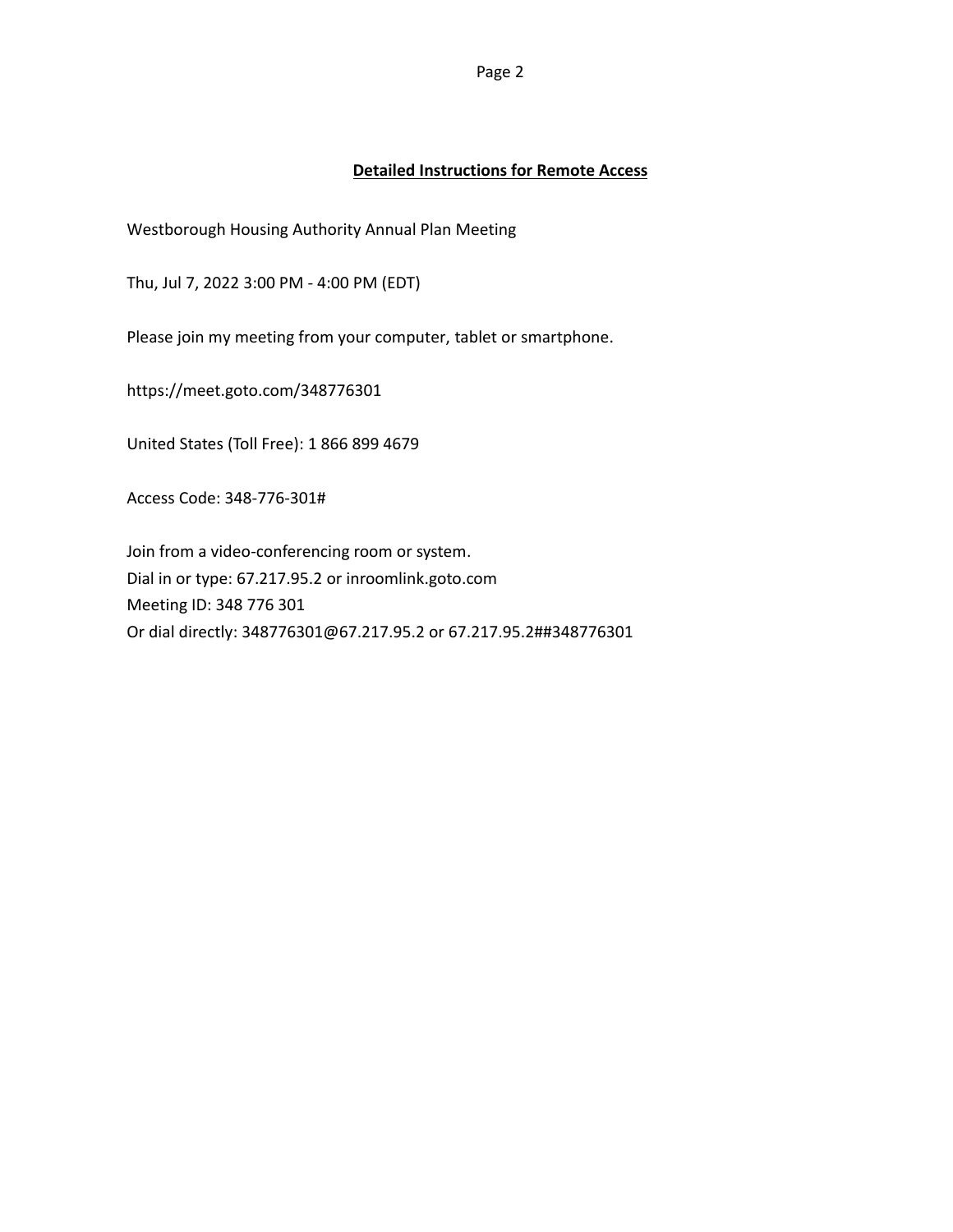## Aviso de audiencia pública

# El/La Westborough Housing Authority invita a todos los arrendatarios y al público en general a una revisión del Plan Anual Propuesto por la autoridad para el año fiscal 2023

El Plan anual tiene como objetivo dar a conocer las operaciones de la autoridad y sus planes para el año fiscal entrante en lo que respecta a sus iniciativas de vivienda pública con financiamiento estatal. El Plan anual propuesto comprende los siguientes elementos:

- 1. Plan de mejoras de capital propuesto (5 años)
- 2. Plan de mantenimiento y reparaciones propuesto
- 3. Presupuesto operativo actual
- 4. Respuestas a los hallazgos en la Revisión de gestión del desempeño (PMR)
- 5. Listado de las políticas de la autoridad de vivienda
- 6. Listado de las exenciones a las normas vigentes del Departamento de Vivienda y Desarrollo Comunitario (DHCD)
- 7. Otros elementos

### Fecha y hora de la audiencia: 3:00 pm del 07/07/2022

Lugar de la audiencia: Our Public Comment hearing will be held virtually. Please see Page 2 for details.

Invitamos a los residentes y al público en general a leer el Plan anual antes de la audiencia y a hacer comentarios públicos por los medios que se indican más abajo. La autoridad tomará en consideración las inquietudes de cualquier organización de arrendatarios locales (LTO) o junta asesora de residentes (RAB) en relación con las necesidades y prioridades. Si las considera consistentes con los principios de buena gestión, la autoridad incorporará dichas necesidades y prioridades -en parte o en su totalidaden la versión preliminar del plan. Los comentarios sustantivos se resumirán e incluirán en el Plan anual cuando este se envíe al Departamento de Vivienda y Desarrollo Comunitario (DHCD).

- o Puede obtener copias del Plan anual en la oficina de la autoridad o consultar el Plan por Internet en <https://tinyurl.com/LHA-MA-AnnualPlan>. El Plan está disponible únicamente en inglés.
- o Si desea hacer comentarios, puede hacerlo oralmente en la audiencia o enviar los comentarios por correo electrónico o postal a la oficina de la autoridad de vivienda. Los comentarios se deben recibir antes del cierre de la audiencia pública.
- o Si tiene una solicitud razonable en relación con una discapacidad, póngase en contacto con la oficina de la autoridad de vivienda antes del 06/23/2022 a las 1:00 pm.
- o Información de contacto de Westborough Housing Authority: Oficina: Two Rogers Road, Westborough, MA 01581-1302 Teléfono: (508) 366-1225 Correo electrónico: linda@westboroha.com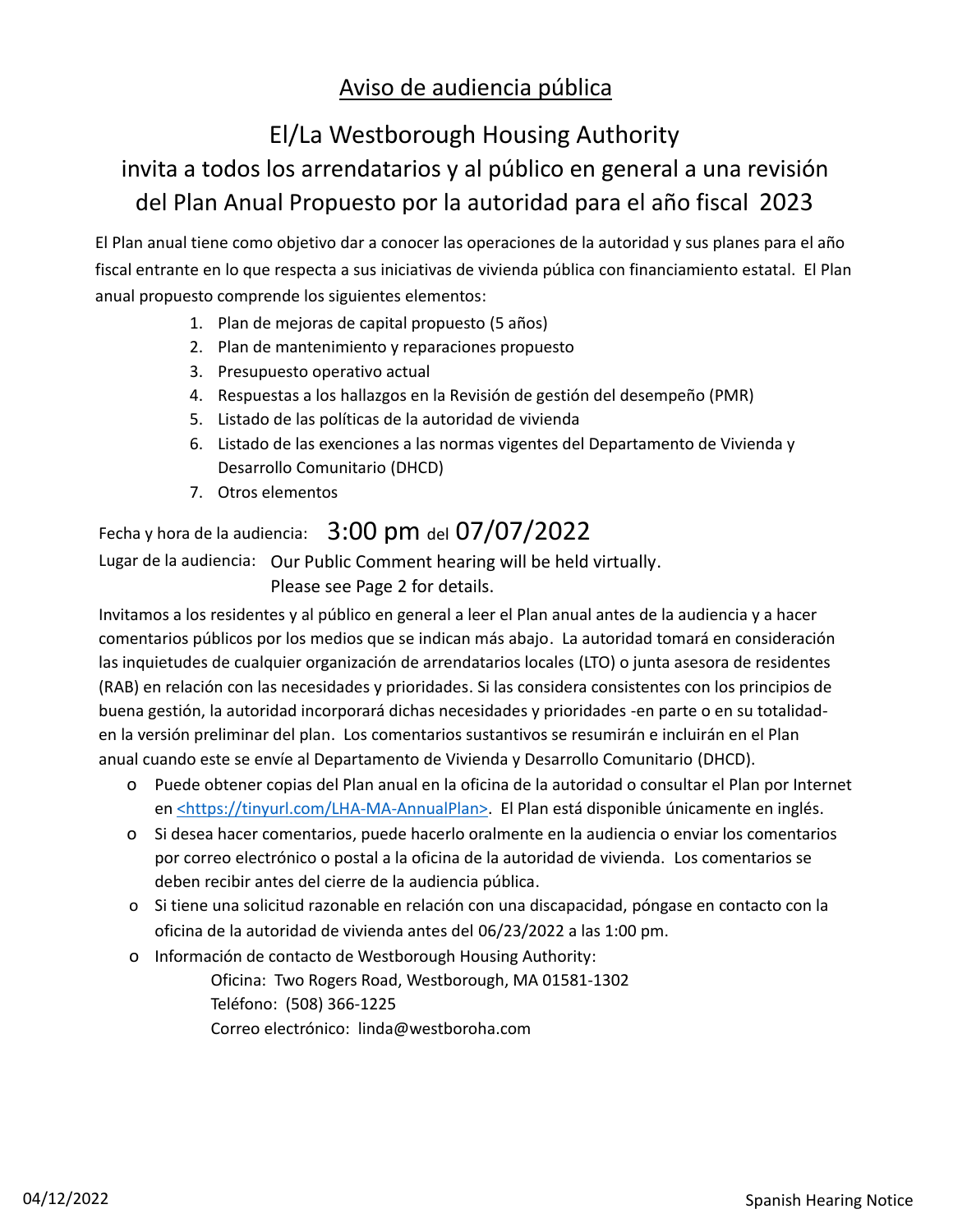Westborough Housing Authority Annual Plan Meeting

Thu, Jul 7, 2022 3:00 PM - 4:00 PM (EDT)

Please join my meeting from your computer, tablet or smartphone.

https://meet.goto.com/348776301

United States (Toll Free): 1 866 899 4679

Access Code: 348-776-301#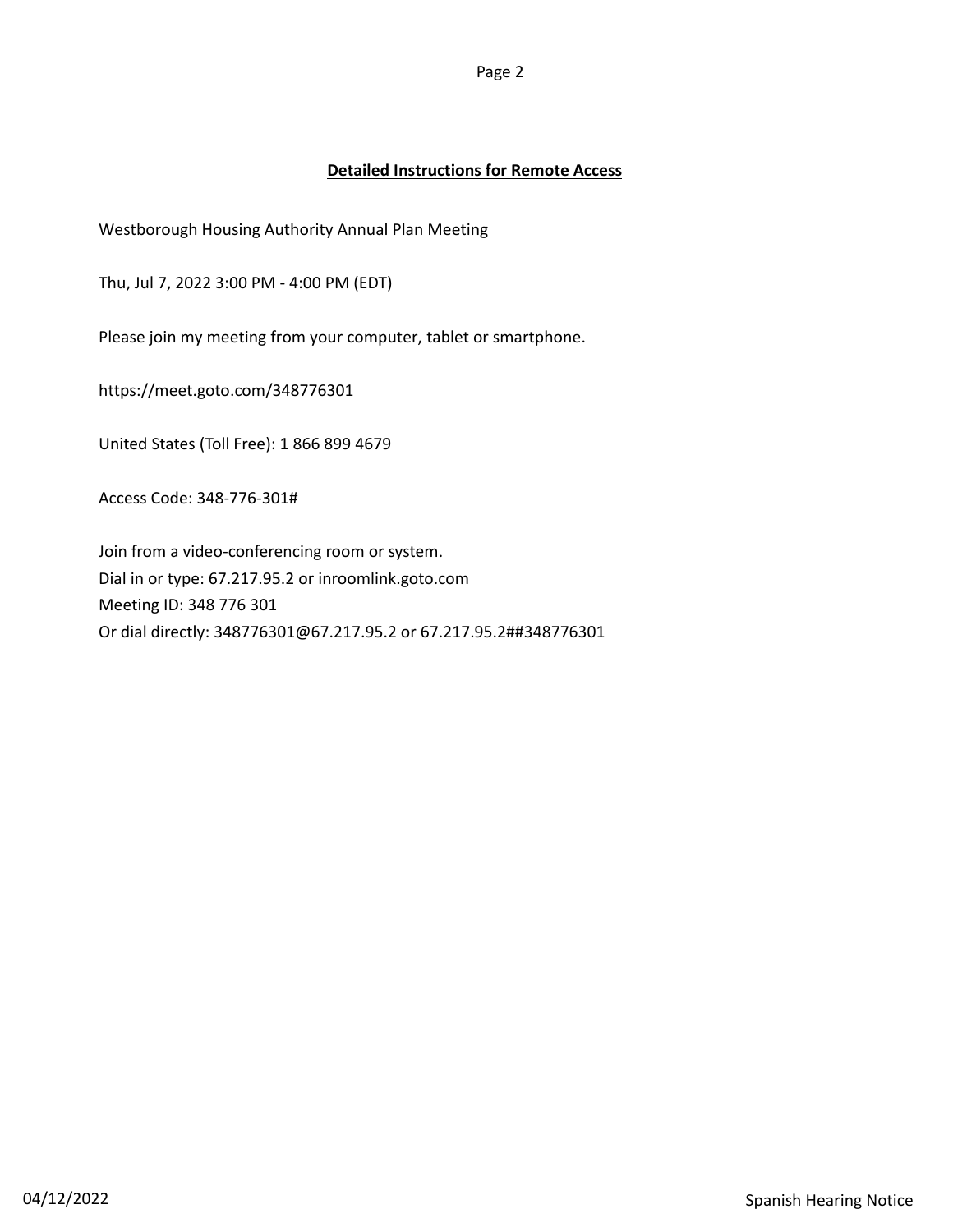## សចេក្កដីជូនដំណឹងអំពីសវនការសាធារណ:

# Westborough Housing Authority អញ្ជជញអ្នកជួល និងសាធារណជនទូទ឴ៅទាំងអស់ឲ្យយទៅពិនិត្យយមជិលឡជើងវិញនូវផនែការ ប្រចកំឆ្នកំដផលបកនដកក់ស្នជរបស់អកជ្ញកធរសម្រកប់ឆ្នកំសករពជពន្ធ

### 2023

ផនែការបុរចាំឆ្មួនាំមានគាហាបបំណងផ្ទុកល់ការយល់ដឹងអំពីប្បុរតិបត្តុតិការ និងផនែការរបស់អាជ្ញា្ហាធ រសម្មរាប់ឆ្កួនាំសារពាក់ពន្ធធខាងមុខនាះ ព្យាការវាប៉ះពាល់ដល់លំនាក់ងុយនាពេលដែលជួយដក្លាយ រដ្ឋបរបស់អាជុញ្ញាធរ។ ផនៃការបុរចាំឆុនាំដលែហនដាក់សុន្ទ្រី មានធាតុដូចខាងក្សាោម៖

- 1. ផផនកករកផលម្អរដ្ឋធកនីដផលបកនដកក់ស្នជ (5 ឆ្នកំ)
- 2. ផនៃការជួសជុល និងថទៅដលែហនដាក់សុនក្
- 3. ថវិកកប្រតិបត្តិកករបច្ចុប្បន្ន
- 4. កករឆ្លជយតបនឹងលទ្ធផលននកករពិនិត្យមជលឡជងវិញនូវកករគ្រប់គ្រងកករបំពសញកករងករ (PMR)
- 5. ប៣ជីគាោលនយកោបាយអាជុញ្ញាធរលំនទៅដុឋាន
- 6. បញ្ជីកករលនបង់សិទ្ធិពីបទប្បញ្ញត្តិគ្រប់គ្រងរបស់ក្រសួងអភិវឌ្ឍសហគមន៍ និងលំនទដ្ឋកន (DHCD)
- 7. ធាតុផុសងេទៀត

### កាលបរិច្ឆេនទេ និងម៉**ោងសវនការ៖**  $3:00$  **pm នៅ**  $07/07/2022$

ទីកន្លផងសវនកករ៖ Our Public Comment hearing will be held virtually. Please see Page 2 for details.

### សគហជន

និងសាធារណជនទូទ**ៅត្បូវបានអញ្ញជ**្រីញឱ្នយពិនិត្**យម**ើលឡ**ើងវិញនូវជនែការប្**រចាំឆ្**នាំមុនពលេប**ើកសវនាការ ហជ័យអាចបញ្ចូជូនមតិសាធារណ:ដូចបានកត់សម្មគាល់ខាងក្សក្រាម។

អកជ្ញកធរត្រូវគិតគូរពីកង្វល់នកនករបស់អង្គកកររបស់អ្នកជួលក្នុងមូលដ្ឋកន (LTO) ឬក្រុមប្រឹក្សកយគបល់គសហជន (RAB) អំពីតម្សវការ និងអាទិភាពនានា ហប្ល័យបញ្ចូលតម្បូវការ និងអាទិភាពទាំងនហះមួយចំនួន

ឬទាំងអស់ទ**ៅកុនងសចេកកីព្**រាងផនៃការ ប**្រីអា**ជ្ញាបារយល់ថាសមសុរបជាមួយការគុរប់គ្នាងដលៃត្បីមត្**រូវ។ មតិសំខាន់** ៗនឹងត្បូវបានសង្ខបប និងបញ្ចូលទទៅកុន្មងផនៃការប្បចាំឆ្**នាំ ន**ៅពលោត្បូវបានដាក់ជូនក្មួរសួងអភិវឌ្ឍរសហគមន៍ និងលំន**ៅ**ដុឋាន (DHCD)។

- o សសចក្ដីចម្លងននផផនកករប្រចកំឆ្នកំ មកននទកករិយកល័យរបស់អកជ្ញកធរ ឬអកចពិនិត្យមជលឡជងវិញលជបណ្ដកញតកមរយណ <https://tinyurl.com/LHA-MA-AnnualPlan>។ មានជាភាសាអង់គ្លាលសតប៉ែណ្ណសាះ។
- $_0$  មតិនានាអាចត្បូវបានផ្ទុឌល់ដកោយផ្ទុទាល់មាត់ន឴ៅក្មនុងសវនាការ ដ**ោយផុញ**ើអឺមលែទ**ៅការិយាល័យអា**ជ្ញញាធរលំន**ៅដ្**ឋាន ឬដាយដាក់មតិជាលាយលក្ខខណ៍អកុសរន឴ៅការិយាល័យអាជុញាធរលំន**ៅដ្**ឋាន។ មតិនានាត្បូវតម្កែដល់ឱ្យយកនមុនពលេបិទសវនាការសាធារណ:។
- o សម្រកប់សំណជសុំកករស្នកក់នទសមរម្យ សូមទកក់ទងកករិយកល័យអកជ្ញកធរលំនទដ្ឋកនត្រឹមថ្ងន 06/23/2022 នៅម៉ោង 1:00 pm។
- o ព័ត៌មកនទំនកក់ទំនងសម្រកប់ Westborough Housing Authority៖
	- កករិយកល័យ៖ Two Rogers Road, Westborough, MA 01581-1302 ទូរស័ព្ទ៖ (508) 366-1225 អុីផមល៖ linda@westboroha.com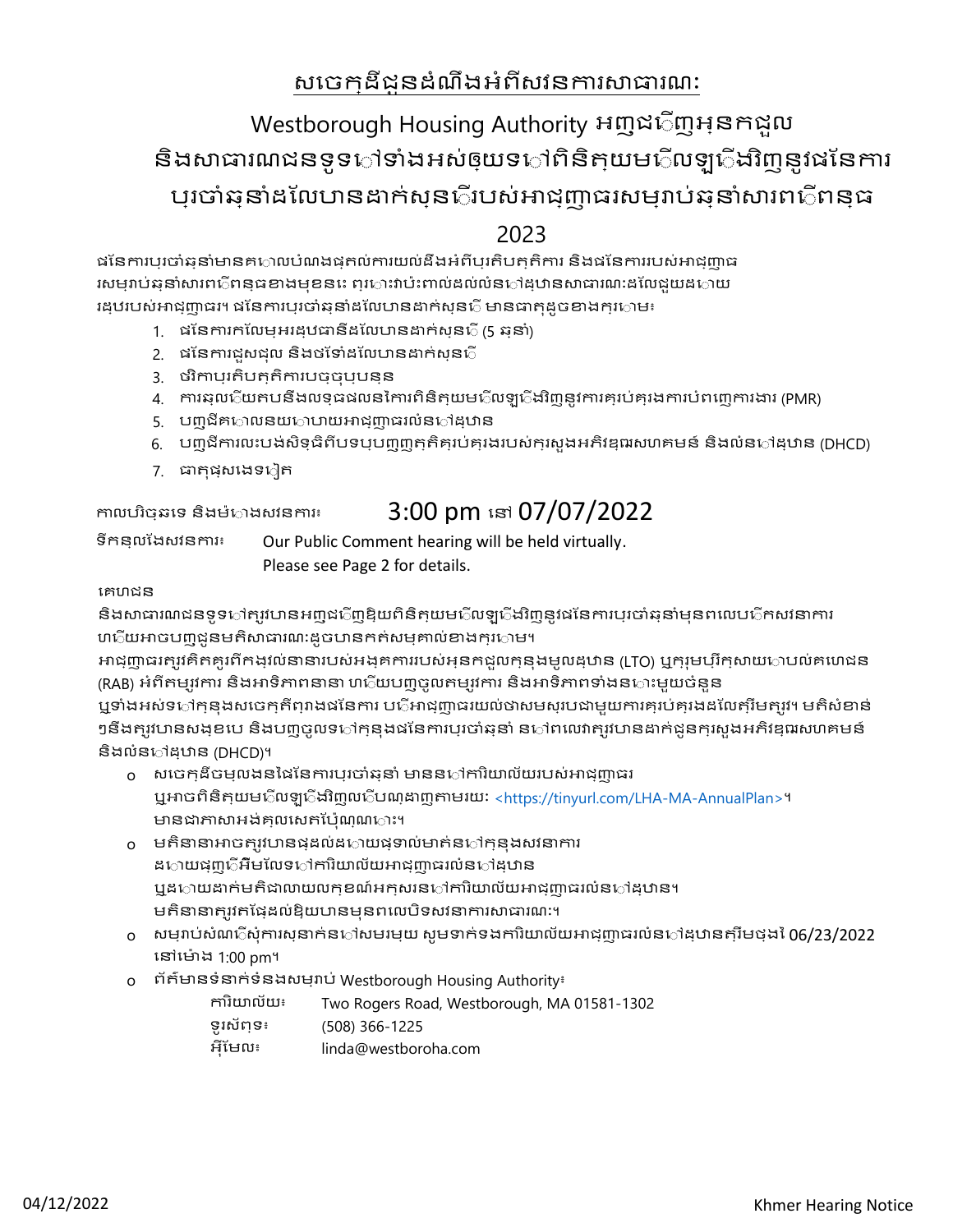Westborough Housing Authority Annual Plan Meeting

Thu, Jul 7, 2022 3:00 PM - 4:00 PM (EDT)

Please join my meeting from your computer, tablet or smartphone.

https://meet.goto.com/348776301

United States (Toll Free): 1 866 899 4679

Access Code: 348-776-301#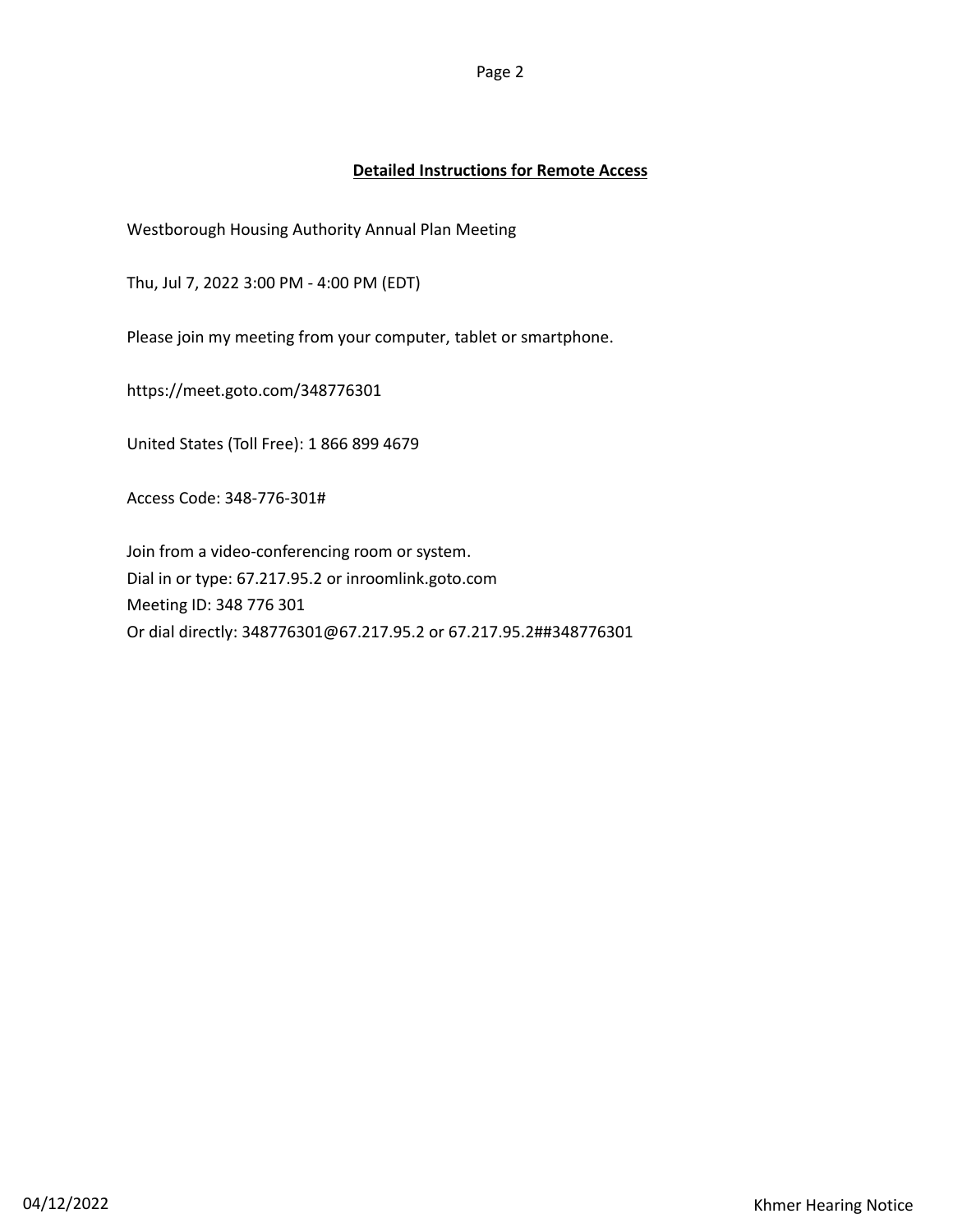## Thông báo Điều trần Công khai

# Westborough Housing Authority xin mời tất cả những người thuê nhà và cộng đồng đến tham dự buổi đánh giá Kế hoạch Hàng năm Đề xuất cho Năm Tài chính của Cơ quan Quản lý 2023

Kế hoạch Hàng năm này nhằm đem lại cái nhìn sâu sắc đối với các hoạt động của Cơ quan Quản lý và các kế hoạch cho năm tài chính sắp tới vì chúng ảnh hưởng đến vấn đề gia cư công cộng có sự trợ giúp của tiểu bang của Cơ quan Quản lý. Kế hoạch Hàng năm Đề xuất bao gồm các thành phần sau:

- 1. Kế hoạch Cải tạo Cơ bản Đề xuất (5 năm)
- 2. Kế hoạch Bảo trì và Sửa chữa Đề xuất
- 3. Ngân sách Vận hành Hiện tại
- 4. Trả lời đối với những phát hiện trong bản Đánh giá Quản lý Hoạt động (PMR)
- 5. Danh sách các chính sách của cơ quan quản lý gia cư
- 6. Danh sách các quyết định miễn tuân thủ các quy định chi phối của Sở Gia cư và Phát triển Cộng đồng (DHCD)
- 7. Các thành phần khác

## Ngày và giờ điều trần: 3:00 pm và 07/07/2022

Địa điểm điều trần: Our Public Comment hearing will be held virtually. Please see Page 2 for details.

Các cư dân và cộng đồng được mời tham gia xem xét Kế hoạch Hàng năm trước phiên điều trần và có thể gửi ý kiến đóng góp của công chúng như được mô tả dưới đây. Cơ quan Quản lý phải cân nhắc các quan ngại của bất kỳ Tổ chức của Người Thuê nhà Địa phương (LTO) hay Hội đồng Cố vấn Cư dân (RAB) nào về các nhu cầu và ưu tiên và kết hợp một số hoặc tất cả các nhu cầu và ưu tiên đó trong bản thảo kế hoạch nếu Cơ quan Quản lý coi là phù hợp với việc quản lý hợp lý. Các ý kiến đóng góp có cơ sở sẽ được tóm tắt và đưa vào nội dung Kế hoạch Hàng năm khi nộp cho Sở Gia cư và Phát triển Cộng đồng (DHCD).

- o Các bản sao của Kế hoạch Hàng năm sẵn có tại văn phòng Cơ quan Quản lý hoặc quý vị có thể xem trực tuyến tại <https://tinyurl.com/LHA-MA-AnnualPlan>. Các bản này chỉ có bằng Tiếng Anh.
- o Các ý kiến đóng góp có thể được nộp bằng lời tại buổi điều trần, gửi email cho văn phòng cơ quan quản lý gia cư, hoặc nộp ý kiến bằng văn bản tại văn phòng cơ quan quản lý gia cư. Các ý kiến đóng góp phải được nhận không muộn hơn giờ kết thúc phiên điều trần.
- o Để đưa ra các yêu cầu về biện pháp điều chỉnh đặc biệt hợp lý, hãy liên hệ với văn với văn phòng cơ quan quản lý gia cư trước 06/23/2022 lúc 1:00 pm.
- o Thông tin liên hệ cho Westborough Housing Authority:

 Văn phòng: Two Rogers Road, Westborough, MA 01581-1302 Điện thoại: (508) 366-1225 Email: linda@westboroha.com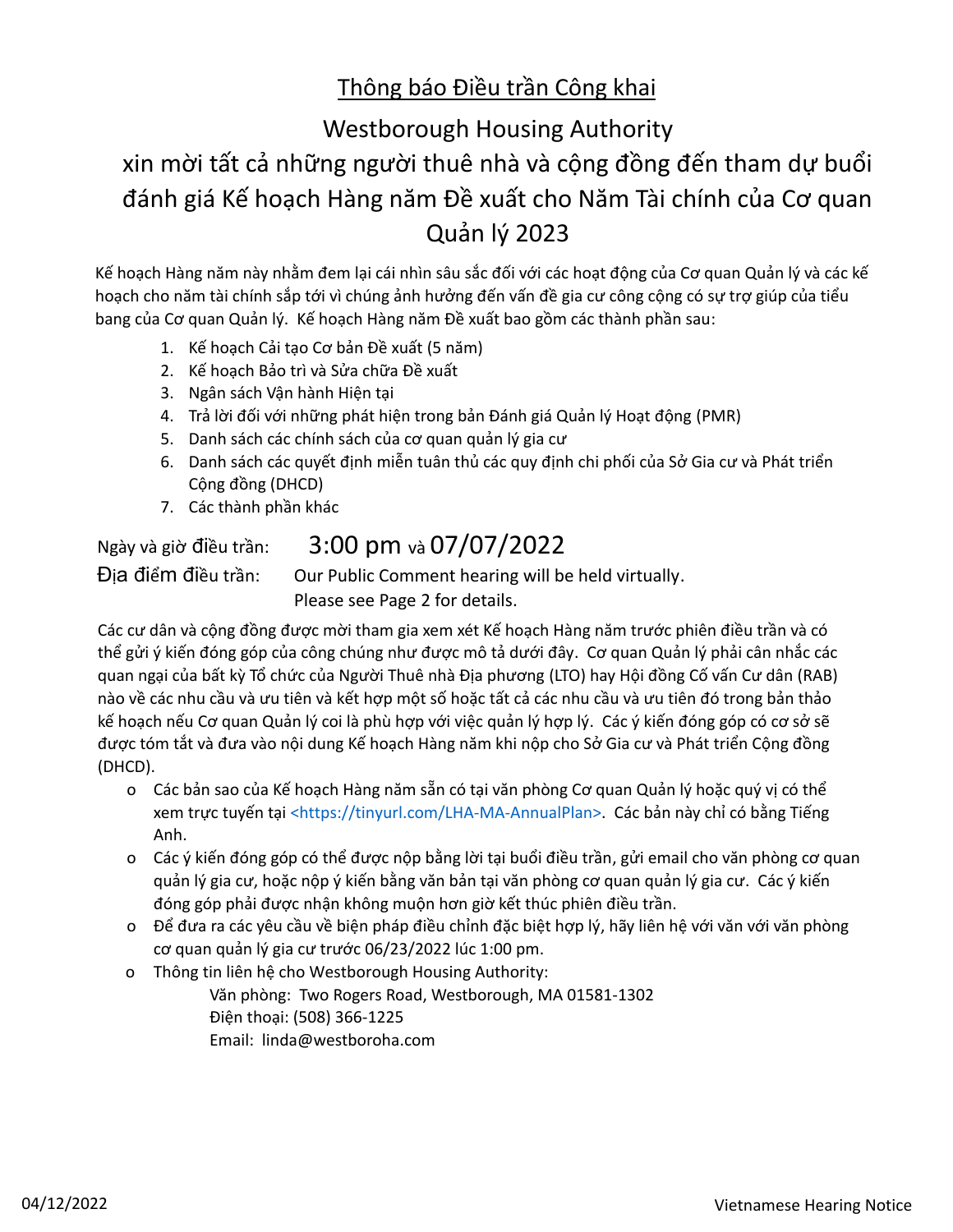Westborough Housing Authority Annual Plan Meeting

Thu, Jul 7, 2022 3:00 PM - 4:00 PM (EDT)

Please join my meeting from your computer, tablet or smartphone.

https://meet.goto.com/348776301

United States (Toll Free): 1 866 899 4679

Access Code: 348-776-301#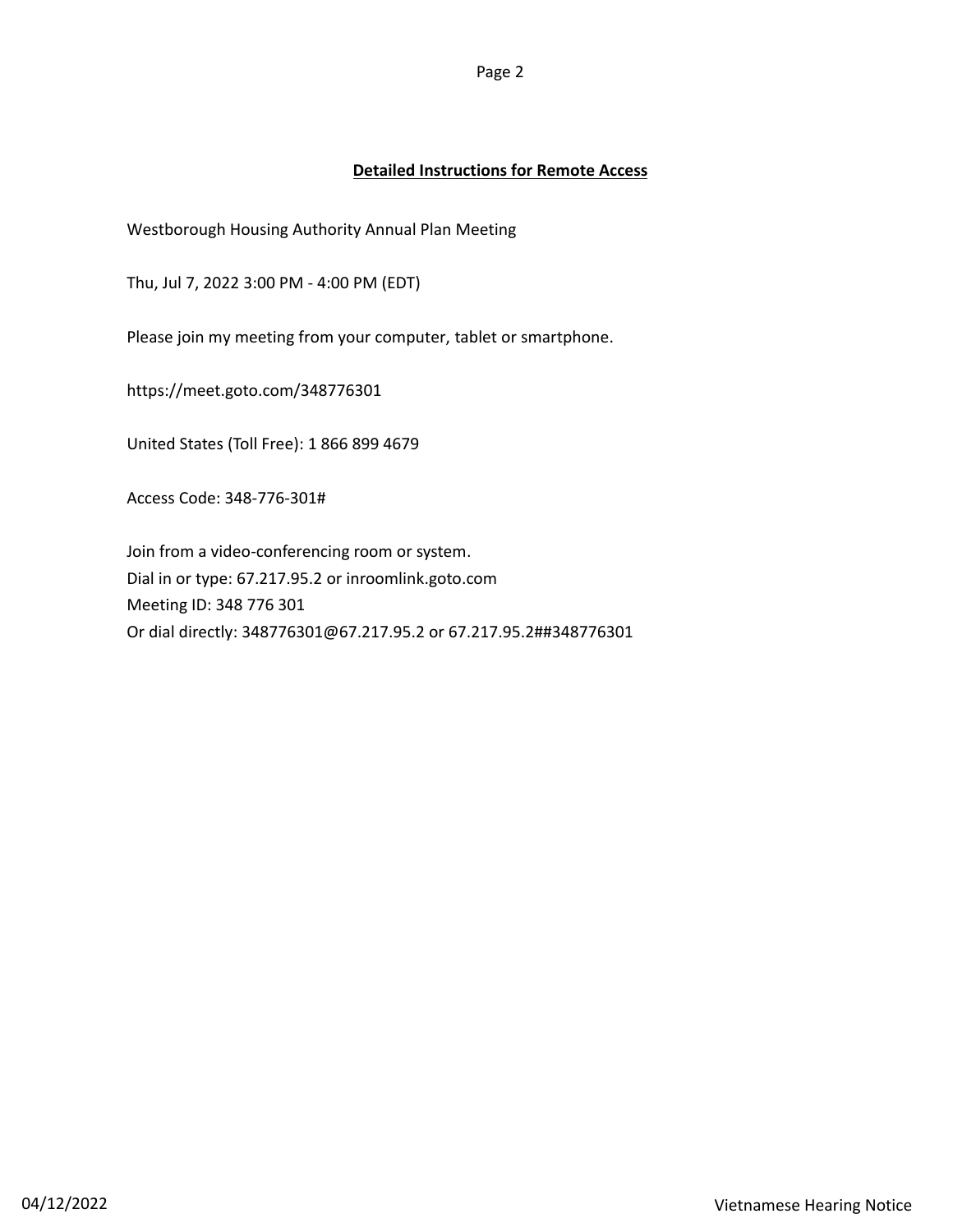# 开公众听证会的通知

# Westborough Housing Authority 邀请所有租户和公众 对本管理局的 2023 财政年度建议的《年度计划》进行审查

该《年度计划》旨在深入了解本管理局的运作和下一财政年度的计划,因为它们会影响到 理局的由马萨诸塞州资助和管理的公共住房。建议的年度计划包括以下内容:

- 1. 建议的资本改善计划(5年)
- 2. 建议的维修计划
- 3. 当前的运营预算
- 4. 对绩效管理审查(PMR)调查结果的回应
- 5. 住房管理局政策一览表
- 6. 从住房和社区发展部(DHCD)的法规可豁免的条例清单
- 7. 其他基本点

### 听证会时间和日期: 3:00 pm 在 07/07/2022

听证会地点: Our Public Comment hearing will be held virtually.

Please see Page 2 for details.

请租户和公众在听证会之前审阅《年度计划》,并可以按照以下说明提交公众意 见。本管理局将考虑任何地方租户组织(LTO)或居民咨询委员会(RAB)对需求和 需优先考虑的事项的关注,并在管理局认为是与明智、稳妥的管理相一致的情况 下,将部分或全部此类需求和需优先考虑的事项纳入计划草案。公众的实质性意见 会被汇总并纳入《年度计划》,然后被提交给住房和社区发展部(DHCD)。

- 可以在管理局的办公室获得《年度计划》的副本,或者可以上网进入 <https://tinyurl.com/LHA-MA-AnnualPlan> 在线查看。那些副本或网上内 容是用英语的。
- 各位要提出评论,可以在听证会上通过口头方式、或通过向住房管理局的办公 室发送电子邮件、或在住房管理局的办公室当面提交书面评论。所有评论必须 在公众听证会结束之前收到。
- 对于合理的需通融的要求,请在 06/23/2022 之前通过 1:00 pm 与住房管理 局的办公室联系。
- Westborough Housing Authority 的联系方式:

办公室: Two Rogers Road, Westborough, MA 01581-1302 电话: (508) 366-1225 电子邮件: linda@westboroha.com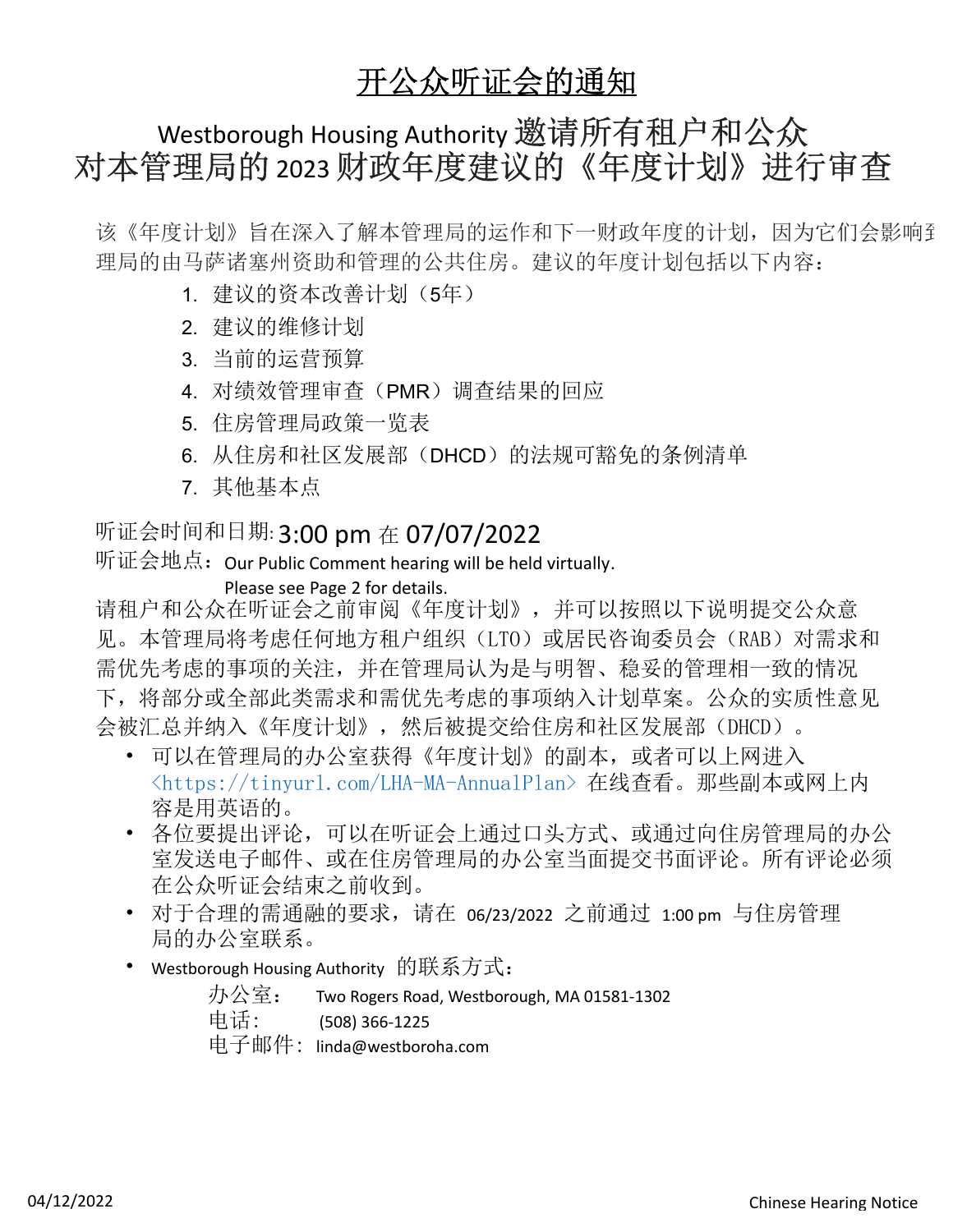Westborough Housing Authority Annual Plan Meeting

Thu, Jul 7, 2022 3:00 PM - 4:00 PM (EDT)

Please join my meeting from your computer, tablet or smartphone.

https://meet.goto.com/348776301

United States (Toll Free): 1 866 899 4679

Access Code: 348-776-301#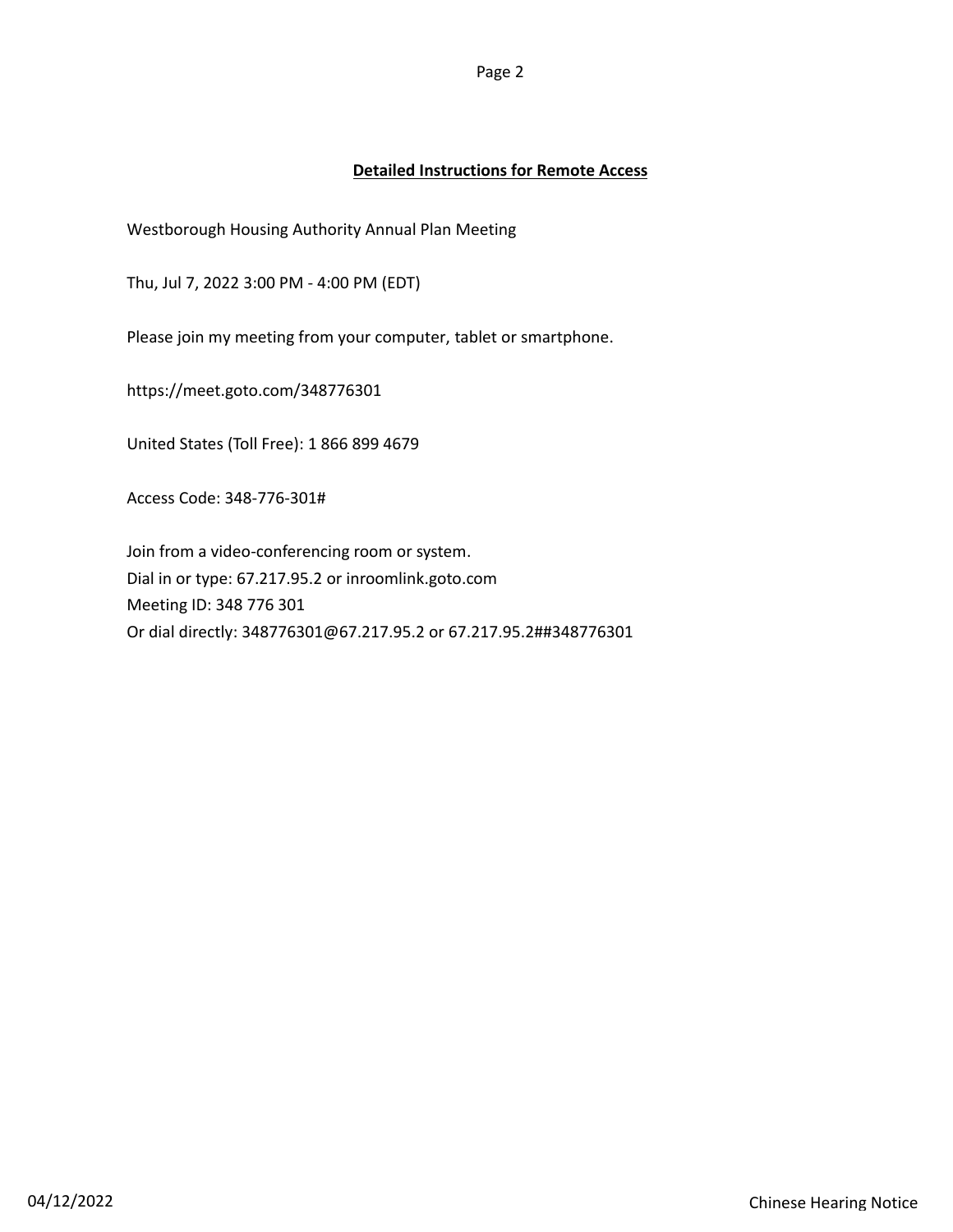## Aviso de Audiência Pública

# O Westborough Housing Authority convida todos os locatários e o público em geral para uma revisão do plano anual proposto pela Autoridade para o ano fiscal 2023

O Plano Anual é destinado a fornecer insights sobre as operações e planos da Autoridade para o próximo ano fiscal, uma vez que afetam as habitações públicas da Autoridade estadual. O plano anual proposto é composto pelos seguintes elementos:

- 1. Plano de melhoria de capital proposto (5 anos)
- 2. Plano de manutenção e reparação proposto
- 3. Orçamento operacional atual
- 4. Respostas aos achados da Revisão de Gerenciamento de Desempenho (PMR)
- 5. Lista de políticas da autoridade habitacional
- 6. Lista de isenções de regulamentos aplicáveis do Departamento de Habitação e Desenvolvimento Comunitário (DHCD)
- 7. Outros elementos

### Data e hora da audiência: 3:00 pm em 07/07/2022

Local da audiência: Our Public Comment hearing will be held virtually. Please see Page 2 for details.

Os residentes e o público em geral são convidados a revisar o Plano Anual antes da audiência e podem enviar comentários públicos, conforme indicado abaixo. A Autoridade deve considerar as preocupações de qualquer Organização de Locatários Locais (LTO) ou Conselho Consultivo de Residentes (RAB) em relação às necessidades e prioridades e incorporar algumas ou todas essas necessidades e prioridades ao projeto do plano se a Autoridade considerar que é consistente com a boa gestão. Os comentários substanciais serão resumidos e incluídos no Plano Anual quando este for submetido ao Departamento de Habitação e Desenvolvimento Comunitário (DHCD).

- · Cópias do Plano Anual estão disponíveis no escritório da Autoridade ou podem ser analisadas on-line em <https://tinyurl.com/LHA-MA-AnnualPlan>. Estas estão apenas no idioma inglês.
- · Os comentários podem ser apresentados oralmente na audiência, por e-mail para o escritório da autoridade habitacional ou por escrito para o escritório da autoridade habitacional. Os comentários devem ser recebidos, no máximo, até o encerramento da audiência pública.
- · Para solicitações razoáveis de acomodação, entre em contato com o escritório da autoridade habitacional em 06/23/2022 às 1:00 pm.
- · Informações de contato para Westborough Housing Authority: Escritório: Two Rogers Road, Westborough, MA 01581-1302 Telefone: (508) 366-1225 E-mail: linda@westboroha.com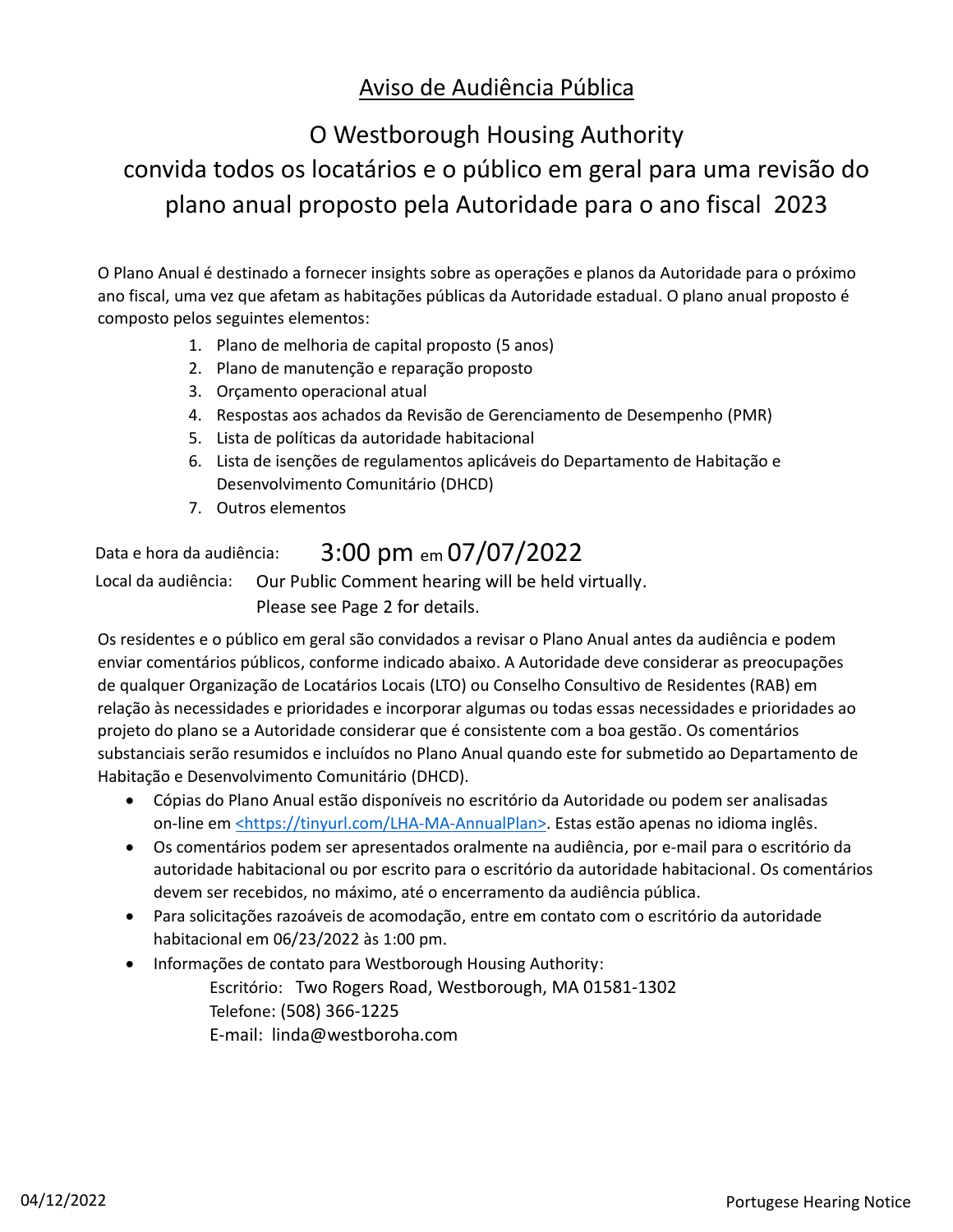Westborough Housing Authority Annual Plan Meeting

Thu, Jul 7, 2022 3:00 PM - 4:00 PM (EDT)

Please join my meeting from your computer, tablet or smartphone.

https://meet.goto.com/348776301

United States (Toll Free): 1 866 899 4679

Access Code: 348-776-301#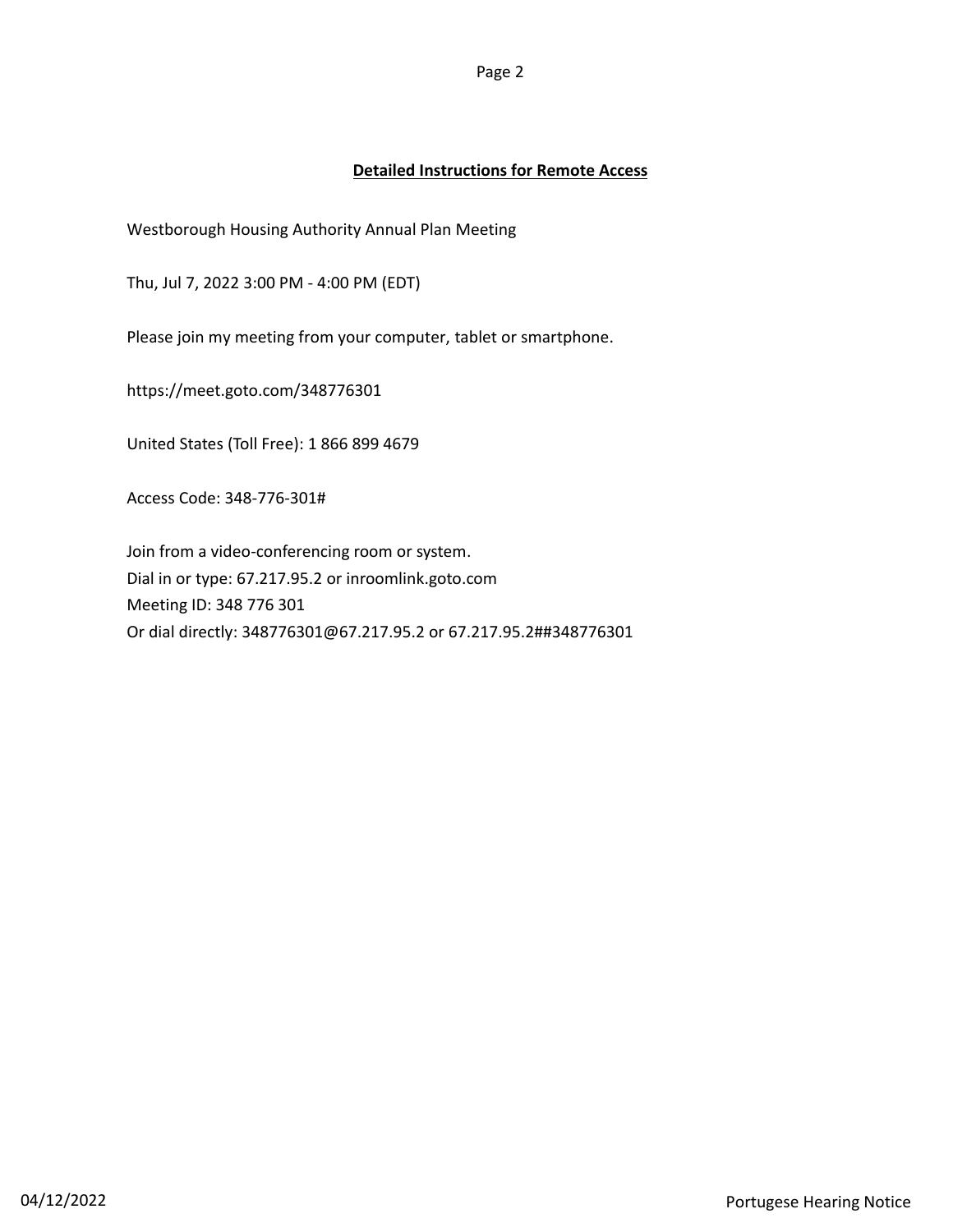### Уведомление о публичном слушании

# Westborough Housing Authority приглашает всех жильцов и представит общественности принять участие в рассмотрении предлагаемого Жили управлением Годового плана на фискальный год 2023

Целью Годового плана является представление сведений о деятельности и планах Жилищного управления на предстоящий фискальный год в том, что касается предоставления социального жилья Жилищным управлением при поддержке штата Массачусетс. Предлагаемый Годовой план включает следующие разделы:

- 1. Предлагаемый план капитального ремонта (5-летний);
- 2. Предлагаемый план технического обслуживания и ремонта;
- 3. Текущий операционный бюдж;
- 4. Ответы по результатам оценки организации хозяйственной деятельности (PMR);
- 5. Список политик Жилищного управления;
- 6. Список отказов от постановлений Департамента жилищного хозяйства и общественного развития (DHCD);
- 7. Другие разделы.

## Время слушания: 3:00 pm Дата слушания 07/07/2022

Место проведения слушания:

Our Public Comment hearing will be held virtually. Please see Page 2 for details.

Жильцы и представители общественности приглашаются принять участие в рассмотрении Годового плана перед началом слушания и могут делать открытые замечания, как указано ниже. Жилищное управление рассмотрит замечания Местной жилищной организации (LTO) или Жилищного консультационного совета (RAB), касающиеся потребностей и приоритетов жильцов, и включит все такие приоритеты и потребности или их часть в проект плана, если Жилищное управление посчитает, что они соответствуют принципам рационального управления. Содержательные замечания будут резюмированы и включены в Годовой план при его подаче в Департамент жилищного хозяйства и общественного развития (DHCD).

- o Копии Годового плана можно получить в офисе Жилищного управления или на сайте: <https://tinyurl.com/LHA-MA-AnnualPlan>. Документы доступны только на английском языке.
- o Замечания можно сделать устно в ходе слушания, а также отправить их по электронной почте в офис Жилищного управления или оставив их в письменном виде в офисе Жилищного управления. Замечания должны быть получены до закрытия публичного слушания.
- o Разумные запросы о размещении можно направить в офис Жилищного управления до 06/23/2022 1:00 pm.
- o Контактная информация Westborough Housing Authority:

Офис: Two Rogers Road, Westborough, MA 01581-1302 Телефон: (508) 366-1225 Адрес эл. почты: linda@westboroha.com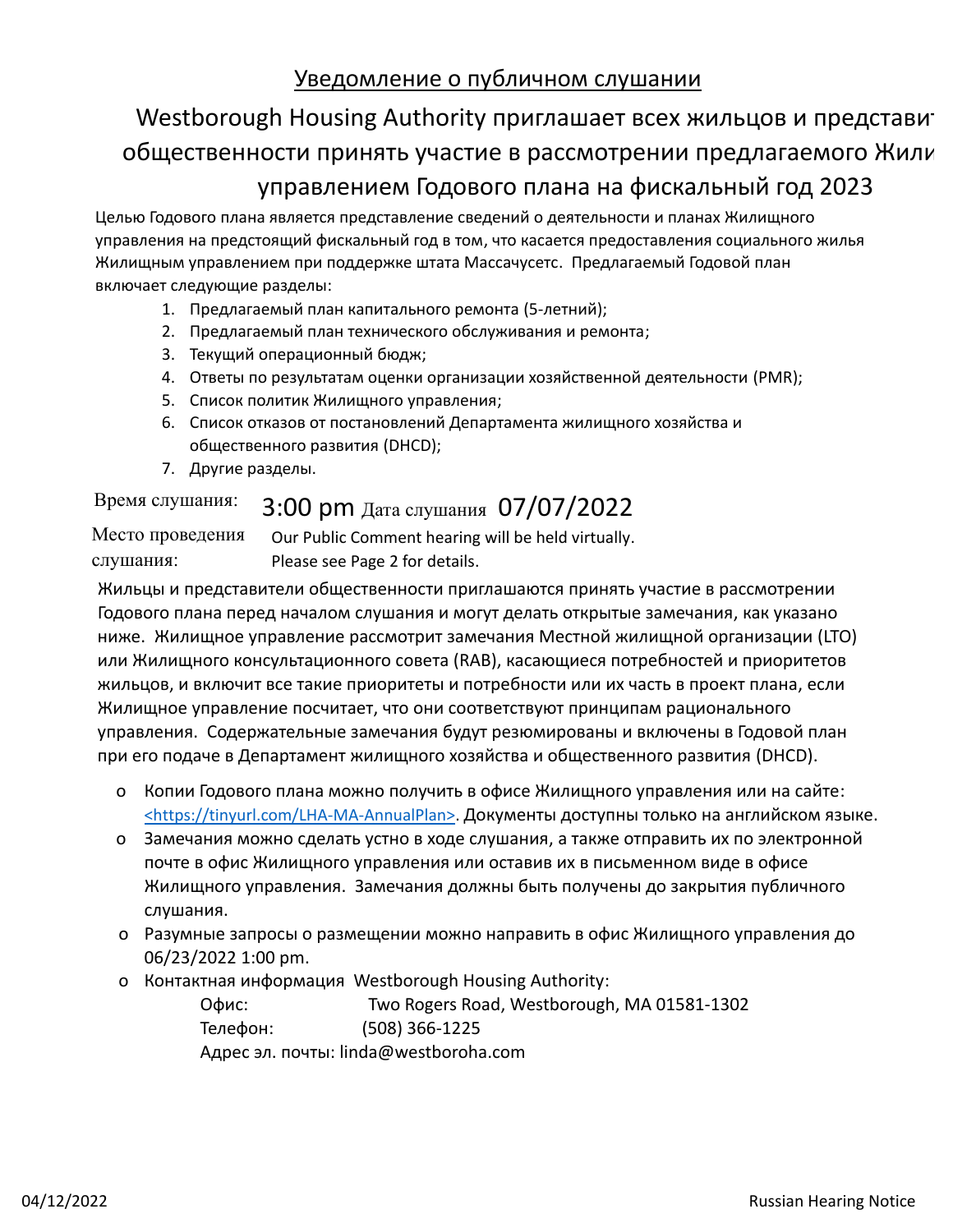Westborough Housing Authority Annual Plan Meeting

Thu, Jul 7, 2022 3:00 PM - 4:00 PM (EDT)

Please join my meeting from your computer, tablet or smartphone.

https://meet.goto.com/348776301

United States (Toll Free): 1 866 899 4679

Access Code: 348-776-301#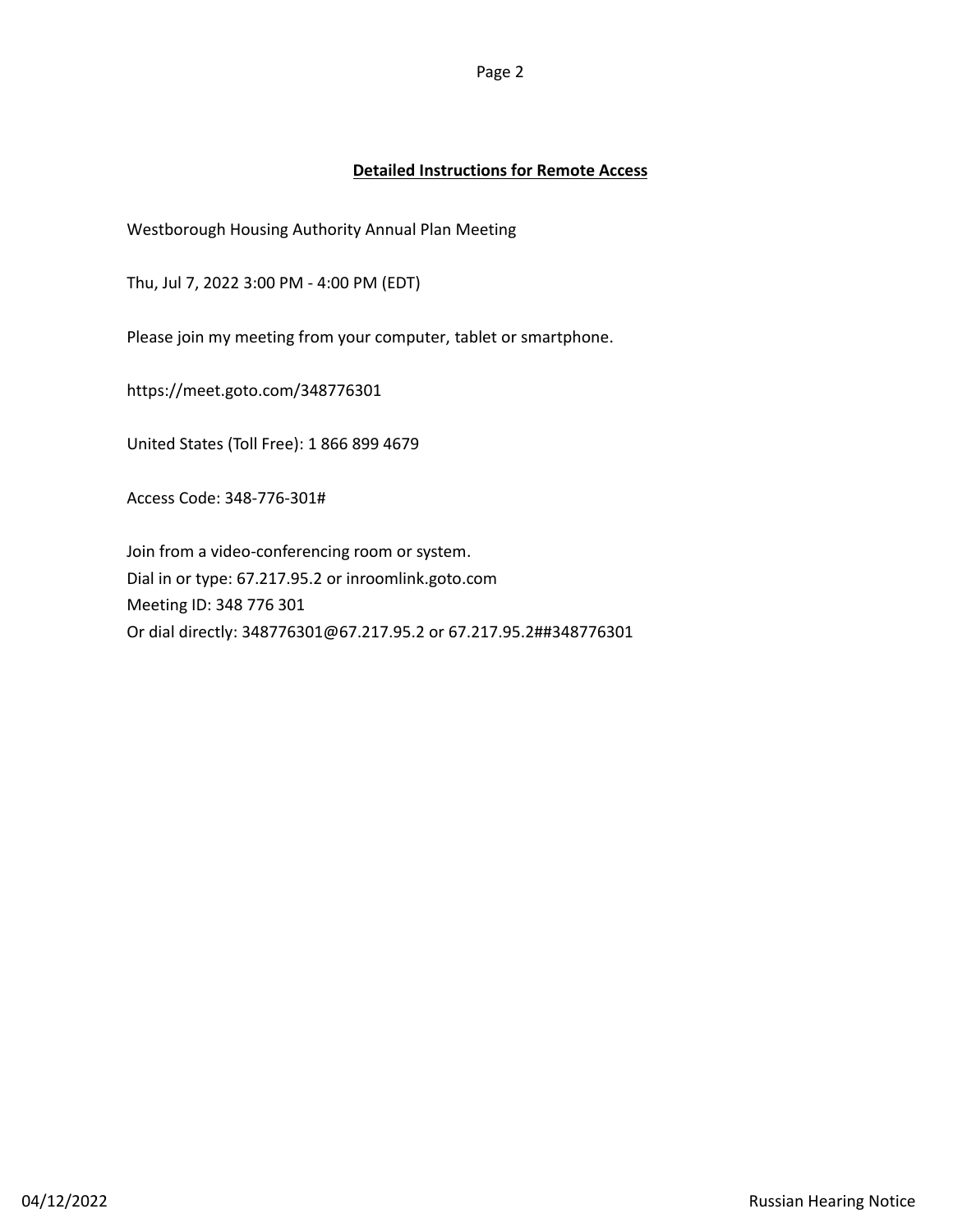## Avi Odisyon Piblik

## The Westborough Housing Authority ap envite tout lokatè ak piblik la an jeneral nan yon revizyon Plan Anyèl pou Ane Fiskal la ke Administrasyon an Pwopoze 2023

Plan Anyèl la fèt nan entansyon pou bay apèsi sou operasyon Otorite a ak plan pou ane fiskal k ap vini a nan fason k ap afekte lojman piblik Administrasyon ke eta a finanse. Plan Anyèl yo pwopoze a te gen eleman sa yo ladann:

- 1. Plan Amelyorasyon Kapital yo Pwopoze (5-an)
- 2. Plan Antretyen ak Reparasyon yo Pwopoze
- 3. Bidjè Operasyon Aktyèl
- 4. Rezilta Revizyon Repons Jesyon Pèfòmans lan (Performance Management Review, PMR)
- 5. Lis règleman administrasyon lojman yo
- 6. Lis egzonerasyon règlemantasyon k ap fè otorite nan Depatman Lojman ak Devlopman Kominotè a (Department of Housing and Community Development, DHCD)
- 7. Lòt eleman yo

## Dat ak lè odisyon: 3:00 pm nan dat 07/07/2022

Adrès odisyon an: Our Public Comment hearing will be held virtually. Please see Page 2 for details.

N ap envite rezidan yo ak piblik la an jeneral pou vin fè revizyon Plan Anyèl la avan odisyon an epi yo gendwa soumèt kòmantè piblik jan sa note annapre a. Administrasyon an pral konsidere enkyetid nenpòt Òganizasyon Lokatè Lokal (LTO) oswa Komite Konsiltatif Rezidan (Resident Advisory Board, RAB) anrapò ak bezwen preyorite epi enkòpore kèlke nan yo oswa tout nan bezwen sa yo ak priyorite yo nan dokiman plan an si Administrasyon an jije ke sa nesesè pou on bon jesyon. Y ap fè rezime kòmantè enpòtan yo epi mete yo nan Plan Anyèl la lè yo te soumèt li bay Depatman Lojman ak Devlopman Kominotè (Department of Housing and Community Development, DHCD).

- · Kopi Plan Anyèl yo disponib nan biwo Administrasyon an oswa w ka revize anliy nan <https://tinyurl.com/LHA-MA-AnnualPlan>. Sa yo se nan lang Anglè sèlman.
- · Yo gendwa soumèt kòmantè yo vèbalman nan odisyon an, pa imèl bay biwo administrasyon lojman an, oswa nan soumisyon kòmantè ekri w yo nan biwo administrasyon lojman an. Yo ta dwe voye kòmantè yo nan yon moman ki pa pi ta pase odisyon piblik la.
- · Pou demand akomodasyon rezonab kontakte biwo administrasyon lojman an kote w ap 06/23/2022 a 1:00 pm.
- · Enfòmasyon kontak pou Westborough Housing Authority:

Biwo: Two Rogers Road, Westborough, MA 01581-1302 Telefòn: (508) 366-1225 Imèl: linda@westboroha.com